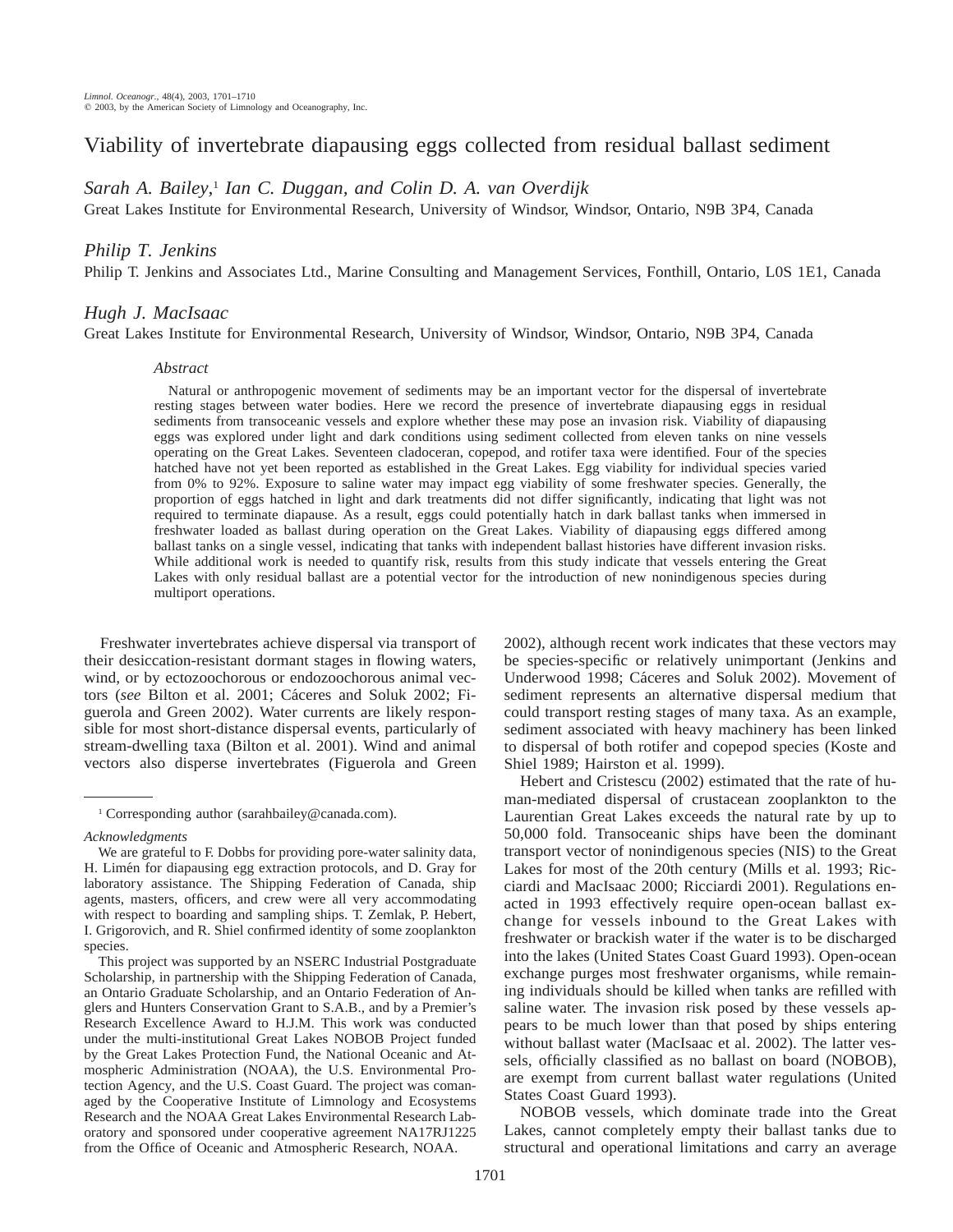of 60 tonnes of unpumpable water and sediments (Colautti et al. in press; P. Jenkins unpubl. data). MacIsaac et al. (2002) estimated that residual water in NOBOB vessels could carry up to 105 zooplankton. Inbound NOBOB vessels could serve as a vector of NIS when they load and then discharge ballast water during multiport operations on the Great Lakes. Typically, multiport ships load ballast water when circumstances dictate (e.g., when off-loading cargo) to balance longitudinal stresses and to maintain directional stability. At the last port of call on the Great Lakes, the residual ballast—now mixed with Great Lakes ballast water—is discharged as outbound cargo is loaded. The addition and subsequent release of water in the Great Lakes may, therefore, pose an invasion risk because it provides a direct vector for discharge of live organisms or viable resting stages of NIS.

Most previous ballast research has focused on metazoans and microorganisms resident in ballast water (Williams et al. 1988; Ruiz et al. 2000; Drake et al. 2001). Far less attention has been given to ballast sediments and the resting stages therein. However, Hallegraeff and Bolch (1991) were able to successfully germinate 20 dinoflagellate species from dormant cysts carried in residual sediment, while Kelly (1993) found that ballast sediments contained viable spores and cysts of diatoms, euglenoid flagellates, ciliates, and dinoflagellates.

There exist at least two mechanisms by which invertebrate NIS may be introduced to the Great Lakes via diapausing eggs contained within residual sediments of NOBOB vessels. First, diapausing eggs (i.e., fertilized embryos enclosed in a protective case that lie in a dormant state) may be resuspended from sediments after the addition of freshwater to ballast tanks, such that they are available in the water column for direct discharge to the Great Lakes (Locke et al. 1993). Alternatively, if diapausing eggs were stimulated to hatch inside ballast tanks after loading Great Lakes ballast water, live organisms might be expelled during subsequent deballasting on the upper lakes. In this study, we assess the viability of diapausing eggs in laboratory experiments and test the hypothesis that light is required as a hatching stimulus for diapausing eggs collected from ballast sediments.

#### Materials and methods

*Sample collection*—Residual sediments were collected from transoceanic vessels entering the Great Lakes in December 2000 and between May and December 2001 at the ports of Hamilton and Thorold, Ontario, Canada, and Cleveland, Ohio, U.S.A. Vessels were selected opportunistically without regard to previous ports of call (i.e., probable sources of ballast water). Residual sediment was collected from at least one tank per ship, and additional tanks were sampled depending upon the time period available and the ease and safety with which the tanks could be accessed. Samples were collected from at least five areas within each tank using sterile scoops and spatulas. Sediments were generally collected along longitudinal shell frames that trapped sediment in areas away from drainage flows. Approximately 4 kg of sediment from a single tank, if available, was composited and later used for experimentation. Temperature and salinity of residual ballast water, if any was present, were recorded at the time of sampling using a Fisher Scientific Traceable® thermometer and a portable optical refractometer. Salinity of sediment pore water was subsequently determined in the laboratory.

*Egg density counts*—Four 40-g subsamples (wet weight) were taken from each sample (except ship 1) and preserved in 95% ethanol. Each subsample was washed through a 45-  $\mu$ m sieve to remove fine sediment. Eggs were subsequently separated from the remaining sediment using a  $Ludox^{\circledast}$  HS 40 protocol after Burgess (2001). Mean density of invertebrate diapausing eggs was calculated from the four subsamples after enumeration under a dissecting microscope. Egg densities for ship 1 were estimated by size fractionating a 130-g sediment subsample from each tank using 1 mm, 500- $\mu$ m, and 250- $\mu$ m sieves. Each size fraction was examined under a dissecting microscope, and total egg density was calculated per gram of whole sediment. Egg densities from ship 1 were extrapolated to 40 g to compare with other tanks.

*Viability experiments*—Unprocessed sediments were stored in plastic containers in the dark at  $4^{\circ}$ C for at least 4 weeks to allow a refractory period before hatching experiments commenced (*see* Grice and Marcus 1981; Schwartz and Hebert 1987). After this time, diapausing eggs were isolated from sediment using the sugar flotation method, modified after Hairston et al. (1995). Sediment was processed through a  $45-\mu m$  sieve, and the retained material was washed into centrifuge tubes using a  $1:1$  mixture (w:v) of sucrose and water. This material was centrifuged at approximately 650 rpm  $({\sim}7.7 \text{ m s}^{-2})$  for 5 min. The supernatant was then decanted and rinsed thoroughly with water through a  $45-\mu m$  mesh before being transferred to a counting dish. Diapausing eggs were immediately recovered from the supernatant and sorted by size and gross morphology under a dissecting microscope, selecting only fully intact, apparently healthy eggs. Eggs were then separated into replicates, with 10 or 20 eggs of one type in each (depending on available quantity), and placed into vials containing 15 ml of sterile synthetic pond water (Hebert and Crease 1980). At least three replicates, depending on egg quantity, were placed into each of two treatments consisting of a light : dark cycle of  $16:8$  or of  $0:24$  h, at  $20^{\circ}$ C. Exposure to light was minimized during the separation procedure by quickly placing eggs of the dark treatment into vials wrapped in aluminum foil, although some exposure to light occurred during sieving and at the microscope. A sufficient number of eggs for replicated experiments was collected from samples obtained from seven ships (Table 1). Sediment from one double-bottom tank contained only a sparse population of *Bosmina* eggs; thus, the number of eggs per replicate in this experiment varied from 4 to 20, although the same number of eggs was used in each light and dark treatment. A total of 12 distinct egg types were distinguished from residual sediments (Fig. 1). Diapausing eggs could be reliably sorted at the genus level, resulting in a total of 17 taxa emerging from the 12 egg morphotypes. In addition, the hatching of unidentified *Diaphanosoma* sp., *Daphnia* sp., and calanoid copepods may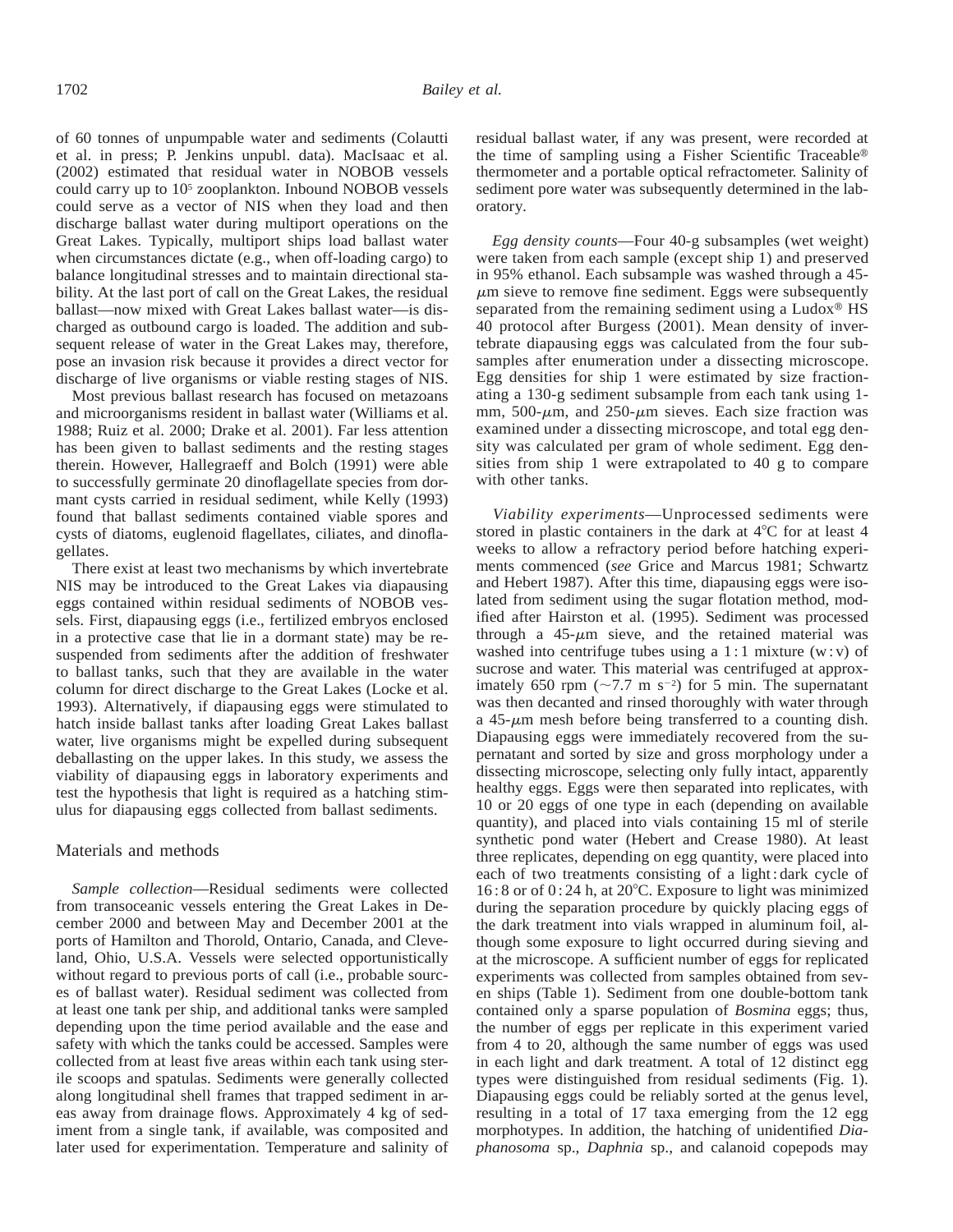| Ship  | No. of<br>replicates     |                                | Salinity             |                |
|-------|--------------------------|--------------------------------|----------------------|----------------|
|       |                          | Species                        | <b>Ballast</b> water | Pore water     |
| 1(FP) | 5                        | Daphnia longiremis             | 46                   | 37             |
|       | N/A                      | Chydoridae                     |                      |                |
| 2(DB) | N/A                      | Moina affinis                  | 24                   | 34             |
| 3(FP) | 3                        | Bosmina liederi                | $\overline{2}$       | 2              |
|       | N/A                      | Daphnia sp.                    |                      |                |
|       | N/A                      | Diaphanosoma sp.               |                      |                |
| 3(DB) | $\overline{4}$           | Bosmina liederi                | 22                   | 20             |
|       | N/A                      | Daphnia ambigua                |                      |                |
| 4(FP) | 3                        | Brachionus calyciflorus        | 5                    | 10             |
|       | N/A                      | Calanoid copepod               |                      |                |
|       | N/A                      | Daphnia magna                  |                      |                |
|       | N/A                      | Diaphanosoma brachyurum        |                      |                |
|       | N/A                      | Filinia sp.                    |                      |                |
|       | N/A                      | Moina micrura                  |                      |                |
| 4(DB) | 3                        | Brachionus calyciflorus        | 23                   | 18             |
|       | N/A                      | Brachionus budapestinensis     |                      |                |
|       | N/A                      | Daphnia magna                  |                      |                |
| 5(DB) | 5                        | Asplanchna girodi              | $\overline{c}$       | $\theta$       |
|       | 5                        | Brachionus budapestinensis     |                      |                |
|       | N/A                      | Brachionus angularis           |                      |                |
|       | N/A                      | Ceriodaphnia pulchella         |                      |                |
|       | N/A                      | Moina micrura                  |                      |                |
| 6(DB) | N/A                      | Daphnia sp.                    | N/A                  | 35             |
| 7(DB) | 5                        | Bosmina liederi                | $\theta$             | $\overline{2}$ |
|       | N/A                      | <b>Brachionus</b> calyciflorus |                      |                |
|       | N/A                      | Brachionus diversicornis       |                      |                |
|       | N/A                      | Brachionus budapestinensis     |                      |                |
|       | N/A                      | Ploesoma sp.                   |                      |                |
| 8(DB) | 5                        | Brachionus calyciflorus        | 20                   | 19             |
|       | N/A                      | Brachionus budapestinensis     |                      |                |
|       | N/A                      | Brachionus angularis           |                      |                |
|       | 3                        | Bosmina sp. (0 hatched)        |                      |                |
|       | $\overline{\mathcal{L}}$ | Calanoid copepod               |                      |                |
| 9(DB) | 5                        | Brachionus calyciflorus        | 37                   | 28             |

Table 1. List of species hatched from ballast sediments through quantitative and qualitative hatching studies. Species with N/A replicates were too sparse to obtain enough eggs for fully replicated experiments and were hatched only for identification purposes. Salinity was measured from residual ballast water in tanks and as pore water extracted from sediment.  $FP =$  forepeak tank,  $DB =$  double-bottom tank.

represent additional species, but these organisms were inadequately developed for identification with greater resolution. Only seven of the twelve egg types were found in sufficient density for fully replicated quantitative experiments (*see Table 1*). However, when egg densities were insufficient, eggs were still incubated for identification purposes. Eggs of two species, *Brachionus calyciflorus* and *Bosmina liederi,* were fully replicated from numerous tanks and were used in four and two trials, respectively. Therefore a total of 12 replicated trials, using seven egg types, were executed. Six trials were run for rotifer species, five for cladoceran taxa, and one for a calanoid copepod (Table 1). Controls containing synthetic pond water were kept in each treatment group to monitor for introduction of organisms from the environment. Vials were checked for emergence every 24 h for 20 d. Light exposure for eggs in the dark treatment was kept to a minimum, being generally less than 30 s per day. Water was renewed every 5 d and eggs examined for fungal infection or degeneration. Eggs that were contaminated with fungus were discarded. Few cultures  $\left($  < 1%) had to be discarded for this reason. The number of hatched individuals was recorded daily. Live individuals were removed to separate vials and fed  $\sim$ 12,000 cells ml<sup>-1</sup> *Cryptomonas* sp. regularly (University of Toronto Culture Collection 338). All hatched animals were raised to adulthood, when possible, to aid in identification. Taxa were identified using standard taxonomic keys. Because the geographical origin of hatched individuals was unknown, at least two keys were used. Immature *Daphnia magna* were identified using a cytochrome oxidase 1 assay (P. D. N. Hebert pers. comm.). Throughout the duration of the study, all waste, filtered sediments, and unhatched eggs were autoclaved prior to disposal to minimize the possibility of environmental contamination. Variation in the cumulative proportion of diapausing eggs hatched between light and dark treatments was analyzed using a one-way analysis of variance (ANOVA) with repeated measures using Systat 7.0 (SPSS Inc. 1997). The proportions of eggs hatched were normalized using an arcsine square root transformation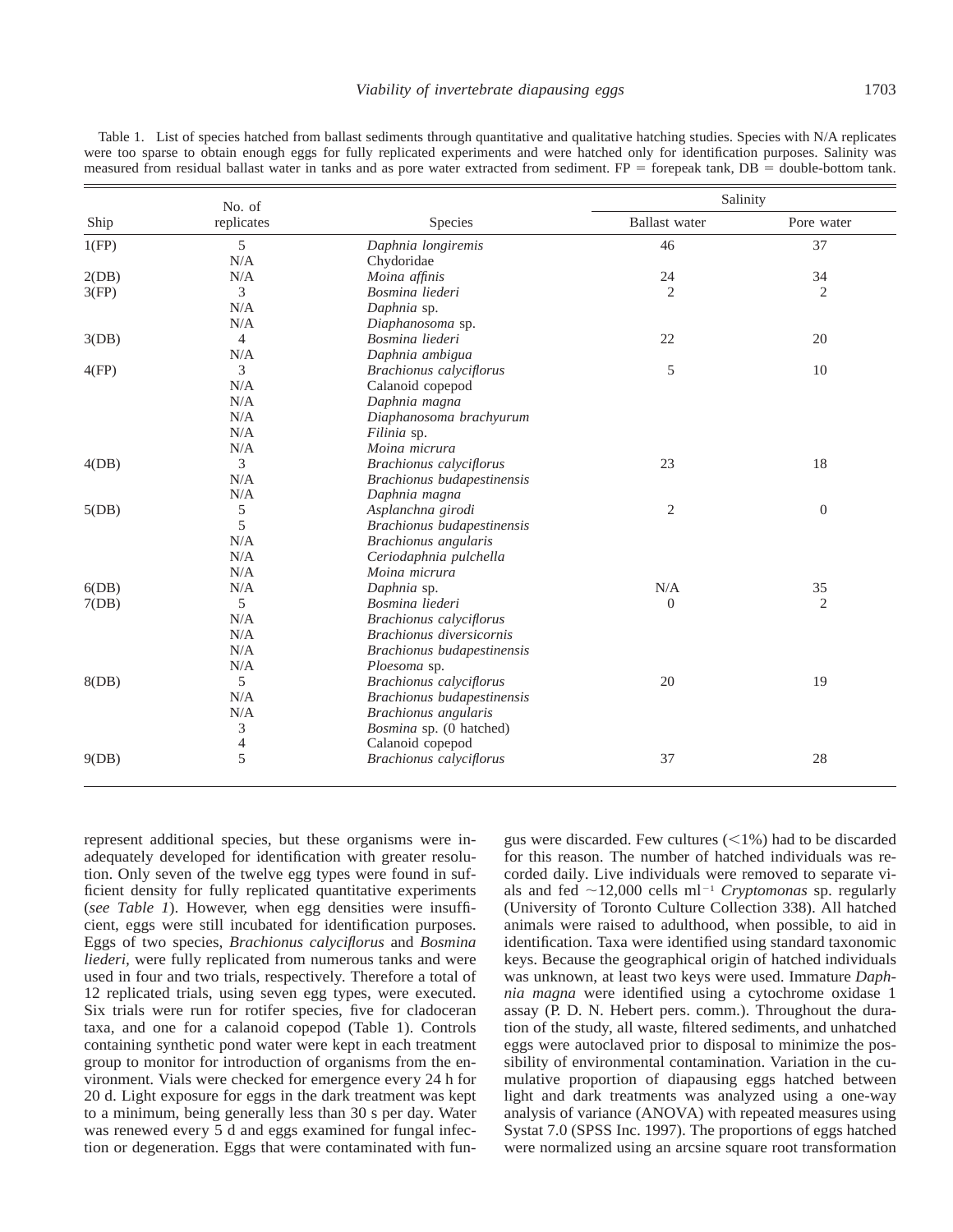

Fig. 1. Resting egg morphotypes successfully recovered from ballast sediments. Rotifera: (A) *Asplanchna girodi,* (B) *Brachionus budapestinensis,* (C) *B. calyciflorus,* (D) *Filinia* spp., (E) *Ploesoma* spp. Cladocera: (F) *Bosmina* spp., (G) Chydoridae, (H) various Cladocera, (I) *Daphnia* spp., (J) and (K) *Moina* spp. Copepoda: (L) calanoid copepod. Scale bars  $(\mu m)$  are included on each image.

prior to analysis. Analyses were conducted only using days when hatching occurred in at least one of the replicates.

#### Results

Viability experiments on invertebrate diapausing eggs were conducted on ballast sediment samples retrieved from nine vessels. Salinity of residual water in ballast tanks varied from 0‰ to 46‰, while that of ballast sediment pore water was only slightly less variable (i.e., 0‰ to 37‰) (Table 1). Forepeak and double-bottom tanks from the same ship had disparate ballasting histories. In general, forepeak tanks had not been flushed with saline water, as evidenced by the low salinity of their residual ballast water. For example, the re-

spective salinities of residual water in forepeak and doublebottom tanks for ship 3 were 2‰ and 22‰, while those in ship 4 were 5‰ and 23‰ (Table 1). Species' resting egg densities were generally quite low (i.e.,  $\leq 10$  eggs per 40 g sediment) (Table 2). There were, however, four instances in which egg density was quite high  $($ >50 eggs per 40 g sediment) for *Daphnia* spp., *Bosmina* spp., *Brachionus budapestinensis,* and *B. calyciflorus.* Cladoceran ephippia were encountered most commonly in ballast sediment, but often at the lowest density. By contrast, diapausing eggs were recovered for fewer rotifer taxa, but they were typically found at much higher densities. Rotifers (*Asplanchna girodi, Brachionus budapestinensis,* and *B. calyciflorus*) generally began to hatch within 24 h of incubation, while calanoid co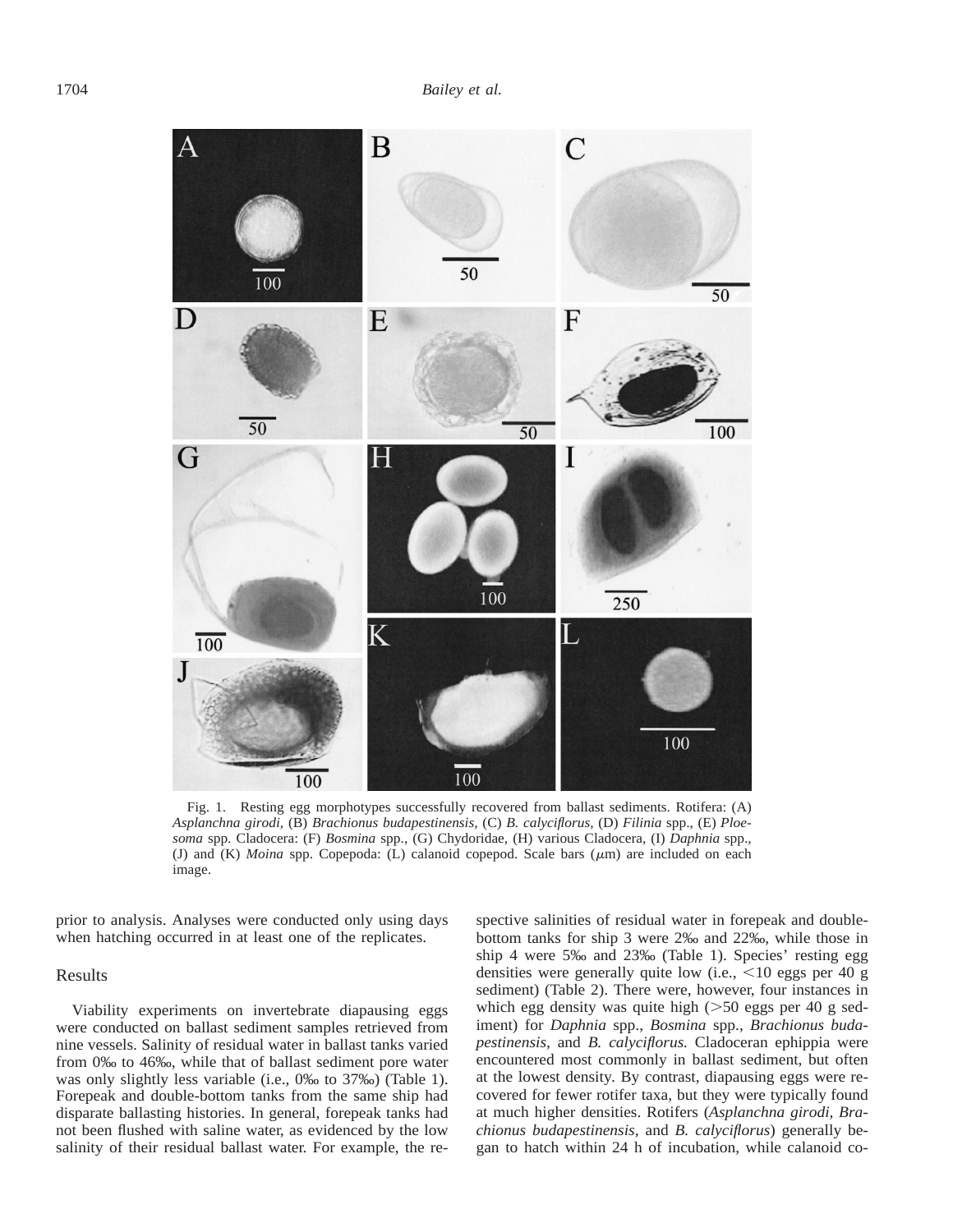pepods and cladocerans (*Bosmina liederi* and *Daphnia longiremis*) began to hatch at day 3. The average proportion of eggs hatched ranged from 0% to 92% and was slightly higher in light (40%) than in dark (33%) treatments (Fig. 2). Rotifer diapausing eggs exhibited the greatest hatch rate at 92% and averaged 49% over all trials. Typically less than 20% of cladoceran eggs hatched, although in one trial *Bosmina liederi* averaged a 72% hatch rate. Aside from the unusually high viability of *B. liederi* diapausing eggs obtained from it, this tank had no unusual attributes of which we are aware. The copepod trial achieved an 11% hatch rate. Both the number of species present and the viability of eggs varied among ships and between tanks on a single vessel (*see Table 1 and Fig. 2*). No strong relationship between hatch rate and pore-water salinity was evident (Fig. 3), although high  $($ >65%) hatching success was achieved only for diapausing eggs derived from tanks with low salinity. A significant difference (ANOVA,  $P < 0.05$ ) was observed between light and dark treatments in two trials (Table 3; Fig. 2D,I); in both instances, hatch rate in the light treatment exceeded that in the dark. However, this pattern was repeated neither for other taxa nor for all the trials combined (Table 3). Some diapausing eggs hatched in both light and dark treatments for all but two trials, both of which involved *Bosmina* species. One of these trials had no individuals hatch in either treatment. Two *Brachionus* trials exhibited significant divergence of hatch rates through time, with the light treatment having a higher, steeper curve in both cases (Table 3; Fig. 2B,D). Overall, there was a very high degree of correspondence between the percent of diapausing eggs that hatched in the light and dark treatments (Pearson correlation 0.93; Fig. 4).

### Discussion

This is the first study to experimentally demonstrate that diapausing eggs of invertebrate species are present and remain viable after transportation in ballast tanks of transoceanic ships. Dormancy is a commonly encountered life history strategy in aquatic species that ensures long-term survival through adverse conditions (*see* Bilton et al. 2001). Resting stages, which can survive periods of anoxia, desiccation, and fluctuating temperature (Dodson and Frey 1991; Wallace and Snell 1991; Lutz et al. 1992), are also essential for dispersal. Colonization success is likely related to the number of dispersal events and the number of propagules in each event. Considering the density of diapausing eggs in residual sediment and the number of transoceanic vessels transiting the Great Lakes, the dispersal of diapausing eggs via NOBOB vessels may be an important invasion mechanism.

Jenkins and Buikema (1998) and Shurin (2000) reported that zooplankton community composition appears to be dispersal limited. Shipping activities could clearly effect dispersal of species or subspecies within genera that typically have restricted natural distributions. For example, although the genus *Brachionus* is considered cosmopolitan, *B. diversicornis*—a species encountered in one of our ballast sediment samples—has not been reported from either North or South America (Dumont 1983). Likewise, most *Daphnia*

| Ship     | Species                        | No. eggs<br>per $40 g$ |
|----------|--------------------------------|------------------------|
| 1(DB)    | Daphnia spp.                   | 202                    |
|          | Chydoridae                     | rare                   |
| 2(DB)    | Moina spp.                     | 3                      |
| 3(FP)    | <i>Bosmina</i> spp.            | 56                     |
|          | Daphnia spp.                   | 3                      |
|          | Diaphanosoma spp.              | rare                   |
| 3(DB)    | Bosmina spp.                   | 4                      |
|          | Daphnia spp.                   | rare                   |
| 4(FP)    | Brachionus calyciflorus        | 4                      |
|          | Brachionus budapestinensis*    | 4                      |
|          | Calanoid copepod               | rare                   |
|          | Daphnia spp.                   | rare                   |
| 4(DB)    | <b>Brachionus</b> calyciflorus | 7                      |
|          | <i>Brachionus</i> spp.         | 37                     |
|          | Daphnia spp.                   | rare                   |
| $5$ (DB) | Asplanchna spp.                | 14                     |
|          | Brachionus calyciflorus        | 51                     |
|          | Brachionus budapestinensis*    | 1703                   |
|          | Ceriodaphnia spp.              | rare                   |
|          | Moina spp.                     | rare                   |
| $6$ (DB) | Daphnia spp.                   | rare                   |
| 7(DB)    | <i>Bosmina</i> spp.            | 6                      |
|          | Brachionus calyciflorus        | $\overline{c}$         |
|          | Brachionus budapestinensis*    | rare                   |
|          | Ploesoma spp.                  | rare                   |
| 8(DB)    | Brachionus calyciflorus        | 6                      |
|          | Brachionus budapestinensis*    | 17                     |
|          | Bosmina spp.                   | rare                   |
|          | Calanoid copepod               | 3                      |
| $9$ (DB) | Brachionus calyciflorus        | 23                     |

Table 2. Average density of diapausing eggs in 40-g subsamples of residual ballast sediments. Eggs classified as rare were not encountered in all four subsamples and had an average density  $\leq$ 2 eggs per 40 g.  $FP =$  forepeak tank,  $DB =$  double-bottom tank.

\* While 99% of the organisms hatched from these eggs were *Brachionus budapestinensis,* individuals of *B. angularis* and *B. diversicornis* also hatched from this egg morphotype.

species occur in only two or three of the world's six zoogeographical zones (Hebert 1978) and could potentially experience range extensions mediated by shipping activities. In point of fact, an analysis of the cytochrome oxidase 1 gene revealed that the *Daphnia magna* individuals hatched in our study originated from a European, not North American, source (P. D. N. Hebert pers. comm.). If residual ballast sediments are important dispersal vectors for invertebrates, then the Great Lakes may remain vulnerable to invasion despite legal safeguards that prevent the discharge of untreated, freshwater ballast.

In order to estimate the risk of invasion posed by diapausing eggs in residual ballast sediments, it is necessary to consider both their density and viability. Maximum densities of diapausing eggs in natural populations typically range from 2.0  $\times$  10<sup>3</sup> to 3.0  $\times$  10<sup>6</sup> eggs m<sup>-2</sup> (Hairston 1996). If we assume  $1$  g of sediment is equivalent to  $1 \text{ cm}^3$ , which seems reasonable considering the high water content of ballast sediment, our observed densities of diapausing eggs (range of  $5.0 \times 10^2$  to  $4.3 \times 10^5$  eggs m<sup>-2</sup>) are typically an order of magnitude lower than densities observed in natural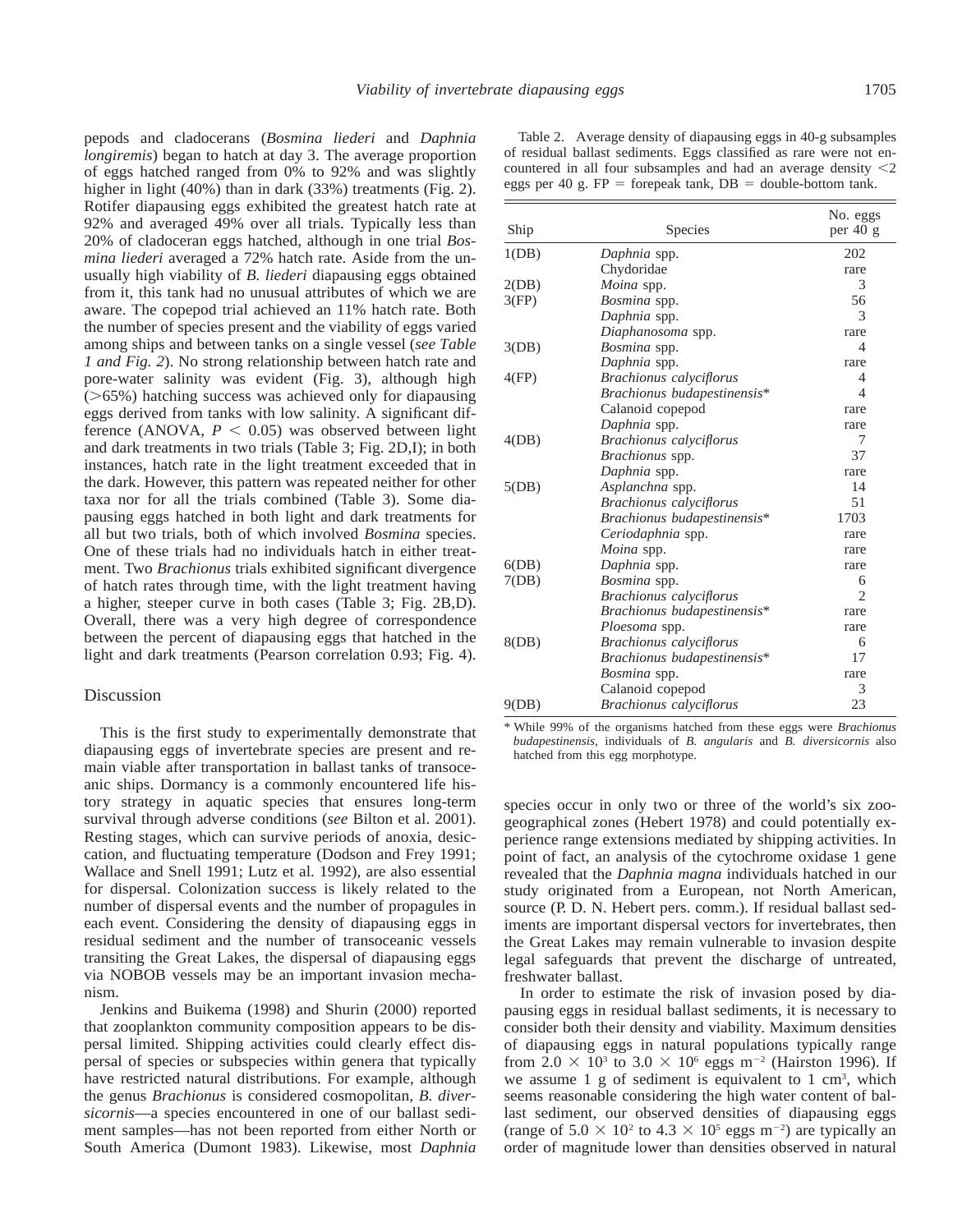

Fig. 2. Mean  $(\pm SE)$  cumulative proportion of diapausing eggs hatched under light and dark treatments, by taxon. (A) *Asplanchna girodi,* (B) *Brachionus budapestinensis,* (C) *Brachionus calyciflorus* (ship 8), (D) *B. calyciflorus* (ship 9), (E) *B. calyciflorus* (ship 4), (F) *Bosmina liederi* (ship 3), (G) *B. liederi* (ship 7), (H) *Bosmina* sp., (I) *Daphnia longiremis,* and (J) calanoid copepod.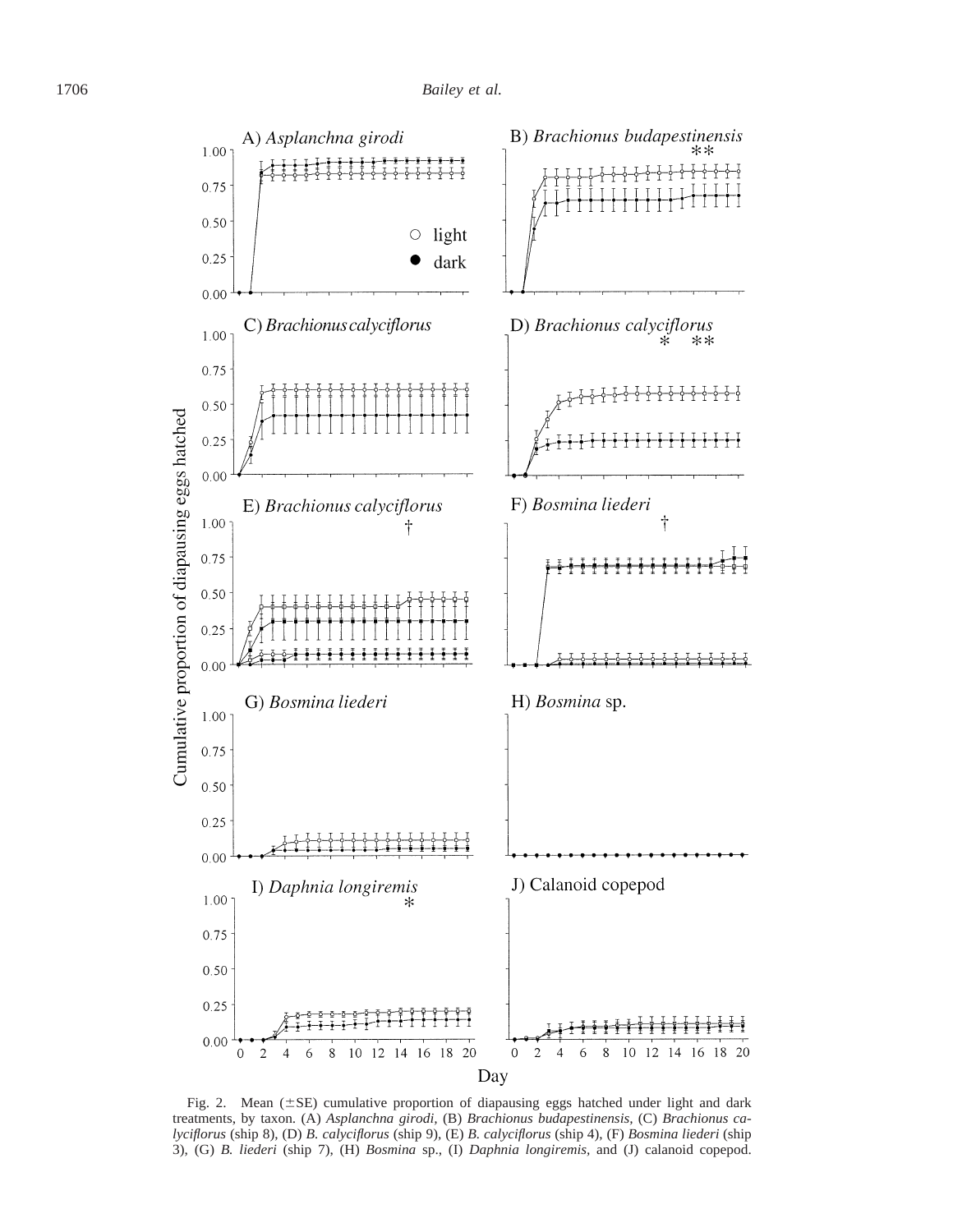100

environments. However, two of the nine vessels had egg densities  $(5.1 \times 10^4 \text{ and } 4.3 \times 10^5 \text{ eggs m}^{-2})$  similar to those reported from ponds, lakes, and nearshore marine sediments. In our experience, sediment generally makes up less than 25% of unpumpable ballast. Based on our range of egg densities, a NOBOB vessel with 10 tonnes of residual sediment could carry 1.6  $\times$  10<sup>6</sup> to 2.6  $\times$  10<sup>9</sup> diapausing eggs. With an average hatch rate of 33% in the dark treatment, this translates to approximately  $5.3 \times 10^5$  to  $8.6 \times 10^8$  viable propagules per vessel.

The diversity of plankton potentially dispersed by diapausing eggs in ships' residual ballast sediment is quite high. As our study revealed, diapausing eggs of rotifers, cladocerans, and calanoid copepods all proved viable after recovery from ballast sediments. However, diapausing eggs of cladocerans and rotifers were much more abundant in ballast sediment than were those of calanoid copepods. In particular, diapausing eggs of the genera *Brachionus* and *Daphnia* were most commonly encountered in residual sediments, with each being recorded from six tanks, although *Brachionus* eggs were much more abundant in ballast sediments than the latter genus. We observed significant differences in hatching success between light and dark treatments in only two of the twelve trials. This indicates that invertebrate diapausing eggs are generally as likely to hatch in the dark confines of ballast tanks after the intake of freshwater ballast as they are if expelled into a lighted, lake environment. It is interesting and potentially ecologically important that diapausing eggs can be experimentally induced to hatch in the dark, since day length has commonly been identified as an important stimulus for hatching of invertebrate diapausing eggs (e.g., Dodson and Frey 1991; Wallace and Snell 1991). However, prolonged storage in constant dark conditions has been suggested to eliminate the requirement of light to induce hatching (Stross 1966). Diapause eggs may be entrained in ballast sediments, without light stimuli, for weeks, months, or years. We propose that the isolation of diapause eggs from ballast sediments and subsequent exposure to oxygenated media, combined with transfer from cold storage  $(4^{\circ}C)$  to warm incubation  $(20^{\circ}C)$ , is sufficient to terminate diapause without exposure to light. Alternatively, it is possible that even brief exposure to lighted conditions, as occurred during our examination procedures, was sufficient to initiate emergence, although we believe this is highly unlikely.

The dense nature of residual ballast sediments is likely to cause the diapausing eggs to be entrapped when loaded with sediment, suggesting that there exists only a small chance that these eggs will be resuspended and expelled with ballast water. Rather, it is more plausible that planktonic individuals stimulated to hatch from diapausing eggs inside the tanks will be readily available for discharge. It is possible that only those eggs present in surficial sediments may be stimulated to hatch within ballast tanks, as some invertebrate diapausing eggs do not hatch while buried (Marcus 1996). Therefore,

Fig. 3. Mean  $(\pm SE)$  viability of diapausing eggs as a function of pore-water salinity.

the large number of viable eggs above may be an overestimation of the risk presented unless they are released from sediments during turbulent ballast operations or are discharged into the Great Lakes directly. Ultimately, in situ studies are required to determine whether viability from laboratory experiments translates into real risk for vessels operating on the Great Lakes.

The majority of diapausing eggs were hatched during the first 10, and often 4, days of the experiments. This pattern is consistent with results from other studies. For example, Schwartz and Hebert (1987) found that *Daphnia* eggs begin to hatch within 3 to 5 d when exposed to optimal conditions, while May (1987) showed that the majority of rotifer resting eggs hatched by day ten, and Madhupratap et al. (1996) reported that eggs of four copepod species hatched within 2 d. Most transoceanic NOBOB vessels spend between 7 and 14 d during their inbound voyage on the Great Lakes, during which time they discharge cargo and load ballast water at a series of ports. This interval appears sufficient for diapausing eggs to hatch within tanks, potentially resulting in the production of zooplankton available for discharge with ballast water at the terminal port of call.

Of the 17 taxa that were hatched in our study, four have not been reported as established in the Great Lakes. Two of these species, *Moina affinis* and *Asplanchna girodi,* occur in the southern United States and/or Mexico (Edmondson 1966; Stemberger 1979; Hebert 1995). It is probable that the eggs of these species were produced by adults, or entered the tanks directly, in ballast loaded at a southern port. For example, *M. affinis* was hatched from a vessel that had recently ballasted at Brownsville, Texas, and Vera Cruz, Mexico. The ship containing diapausing eggs of the European strain of *Daphnia magna* had recently carried ballast from several

←

 $%$  diapausing eggs hatched  $\circ$  light  $\bullet$  dark 75  $\overline{Q}$ 50  $\overline{\mathbf{\P}}$ 25 Q Ъ Ò  $\overline{0}$ 5 10 15 20 25 30 40  $\theta$ 35 Pore water salinity  $(\%_0)$ 

Circle and square symbols represent double-bottom and forepeak tanks, respectively. Error bars less than 0.03 are hidden by graph symbol. \* and \*\* denote trials for which differences in treatment and treatment  $\times$  time were significant, respectively. † denotes a significant difference between tanks on a single vessel. All other growth curves differed insignificantly from each other (ANOVA,  $P > 0.05$ ).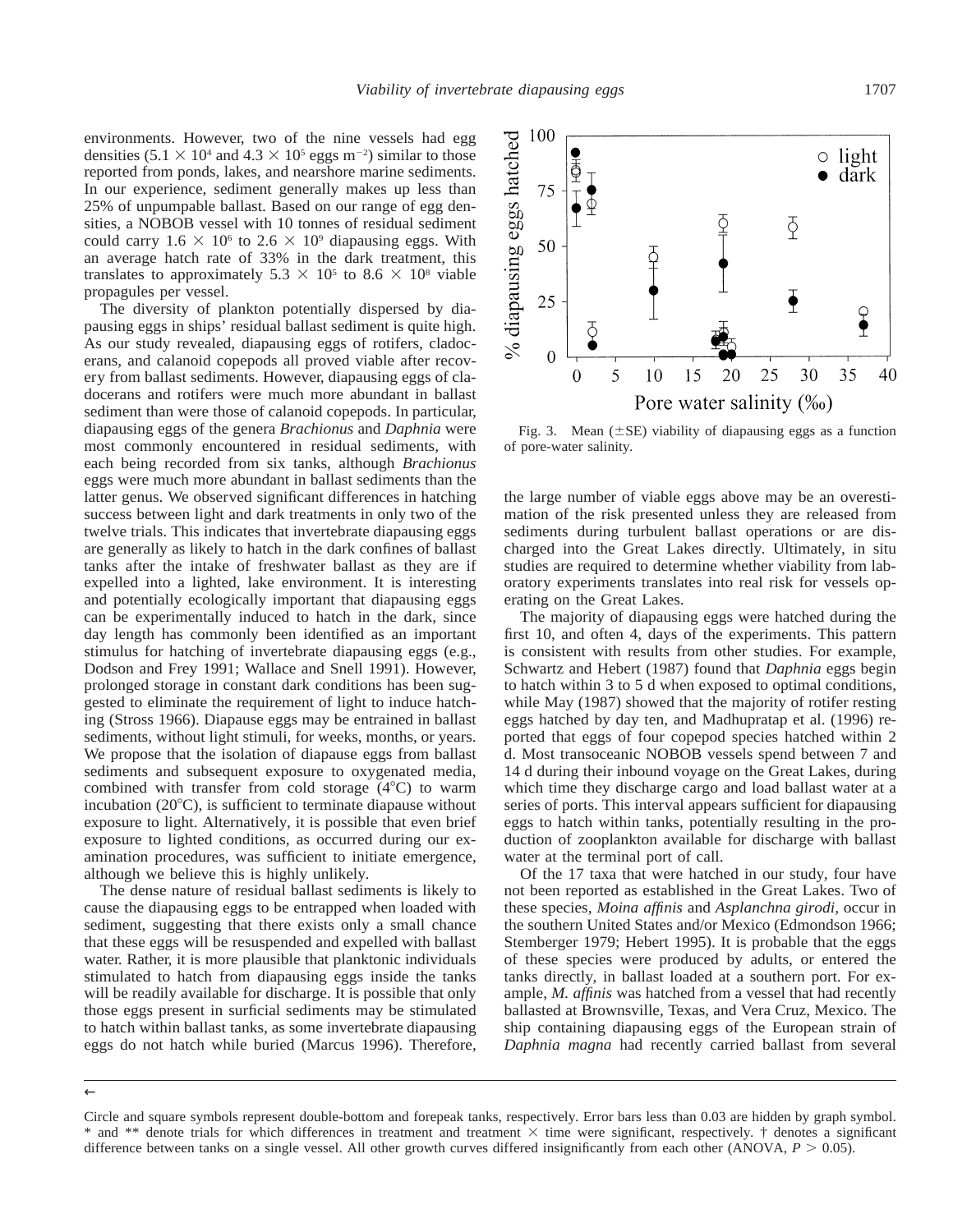

Fig. 4. Percent diapausing eggs that hatched in the dark relative to that in the light treatment. Each point represents one trial. The Pearson correlation is 0.93.

European countries (Portugal, Germany, Holland, and Finland). The fourth species, *Brachionus diversicornis,* has been reported from Australia, Europe, Asia, and Africa but not from either North or South America save for a misidentification of *B. havanaensis* in the Great Lakes (Stemberger 1979; Dumont 1983). The vessel carrying this species had recently ballasted in Poland (Baltic Sea) and Algeria (Mediterranean). We therefore postulate that Europe or Africa is the likely source for this NIS.

The diversity and viability of diapausing eggs collected from ballast sediments presented here should be considered a minimum estimate. Our study was limited by our ability

to find and to recognize eggs, and our experiments were designed to assess viability of taxa capable of growing only in freshwater at 20°C. We detected no difference in appearance between eggs that did and did not hatch, although it is possible that unhatched eggs were viable but required either longer incubation periods or different refractory (i.e., pretreatment) or ''hatch-out'' conditions. Conditions required to induce hatching are complex and vary among taxa, although temperatures during the refractory and hatching incubation periods are both known to impact the rate of hatching (Schwartz and Hebert 1987). While  $20^{\circ}$ C will induce hatching of temperate taxa, which are currently of greatest concern to the Great Lakes, arctic or tropical species may perform poorly under these conditions. For example, in one case we observed a hatch rate of only 11% for calanoid copepod eggs at  $20^{\circ}$ C, while 67–96% of freshwater copepods from natural sediments have been reported to emerge at  $8-10^{\circ}$ C (De Stasio 1989; Parker et al. 1996). These differences may have resulted from the different evolutionary histories of these species and thus may not reflect true egg viability. Furthermore, if eggs have not passed through the necessary refractory period, then even viable diapausing eggs will not hatch under optimal conditions (Grice and Marcus 1981).

Viability of diapausing eggs was highly variable across ships and between the forepeak and double-bottom tanks within a single vessel (Fig. 2). These findings are consistent with previous reports of intertank variability for dinoflagellates and their cysts in ballast water and sediments, respectively (Hallegraeff 1998; Hamer et al. 2000). This variation may be a consequence of exposure to dissimilar water sources and salinity regimes in different ballast tanks. Forepeak tanks are typically managed differently than double-bottom tanks and are seldom flushed in midocean. In contrast, it is a common management procedure to flush double-bottom tanks midocean in an attempt to reduce sediment buildup. This procedure may also have the added benefit of reducing the number of viable dormant organisms associated with sediments. Differences in operational procedure and tank

Table 3. Analysis of variance with repeated measures demonstrating the effect of illumination treatment on the hatch rate of diapausing eggs. Data were arcsine square root transformed prior to analysis. Significance levels for *F* values: NS ( $p > 0.10$ ), \* ( $p < 0.05$ ), \*\* ( $p <$ 0.0001).  $FP =$  forepeak tank,  $DB =$  double-bottom tank.

|          |                                |                      | <b>ANOVA</b> effects<br>$F$ value (df) |                                |
|----------|--------------------------------|----------------------|----------------------------------------|--------------------------------|
| Ship     | Organism                       | Treatment            | Time                                   | Time $\times$ treatment        |
| 1(DB)    | Daphnia longiremis             | $6.5*$ $(1, 8)$      | $16.8**$ (12, 96)                      | $0.6^{NS}$ (12, 96)            |
| 3(FP)    | Bosmina liederi                | $0.1NS$ (1, 5)       | $4.0**$ (6, 30)                        | $0.3^{NS}$ (6, 30)             |
| 3(DB)    | Bosmina liederi                | $0.1NS$ (1, 7)       | $1.8*$ (20, 140)                       | 0.1 <sup>NS</sup><br>(20, 140) |
| 4(FP)    | Brachionus calyciflorus        | $0.3^{NS}$ (1, 7)    | $0.0**$ (20, 140)                      | 0.9 <sup>NS</sup><br>(20, 140) |
| 4(DB)    | Brachionus calyciflorus        | $0.1NS$ (1, 4)       | $0.1NS$ (3, 12)                        | $0.1^{NS}$ (3, 12)             |
| $5$ (DB) | Asplanchna girodi              | $1.7NS$ $(1, 8)$     | $4.9**$ (6, 48)                        | $1.7NS$ (6, 48)                |
|          | Brachionus budapestinensis     | $3.3^{NS}$ $(1, 8)$  | $1.9**$ (8, 64)                        | $2.5*$<br>(8, 64)              |
| 7(DB)    | Bosmina liederi                | $0.2^{NS}$ $(1, 8)$  | $15.2**$ (6, 48)                       | $0.9^{NS}$ $(6, 48)$           |
| 8(DB)    | Brachionus calyciflorus        | $2.6^{NS}$ $(1, 9)$  | $56.0**$ (3, 27)                       | $1.5^{NS}$ $(3, 27)$           |
|          | <i>Bosmina</i> sp.             | $0.7NS$ $(1, 5)$     | $0.5^{NS}$ (20, 100)                   | $0.7NS$ (20, 100)              |
|          | Calanoid copepod               | $0.1NS$ (1, 7)       | $9.8**$ (7, 49)                        | $0.2^{NS}$ $(7, 49)$           |
| $9$ (DB) | <b>Brachionus</b> calyciflorus | $15.6*$ $(1, 8)$     | $1.4**$ (9, 72)                        | $11.4**$ (9, 72)               |
|          | All trials combined            | $0.4^{NS}$ $(1, 97)$ | $91.5**$ (20, 1,940)                   | $0.3^{NS}$ (20, 1,940)         |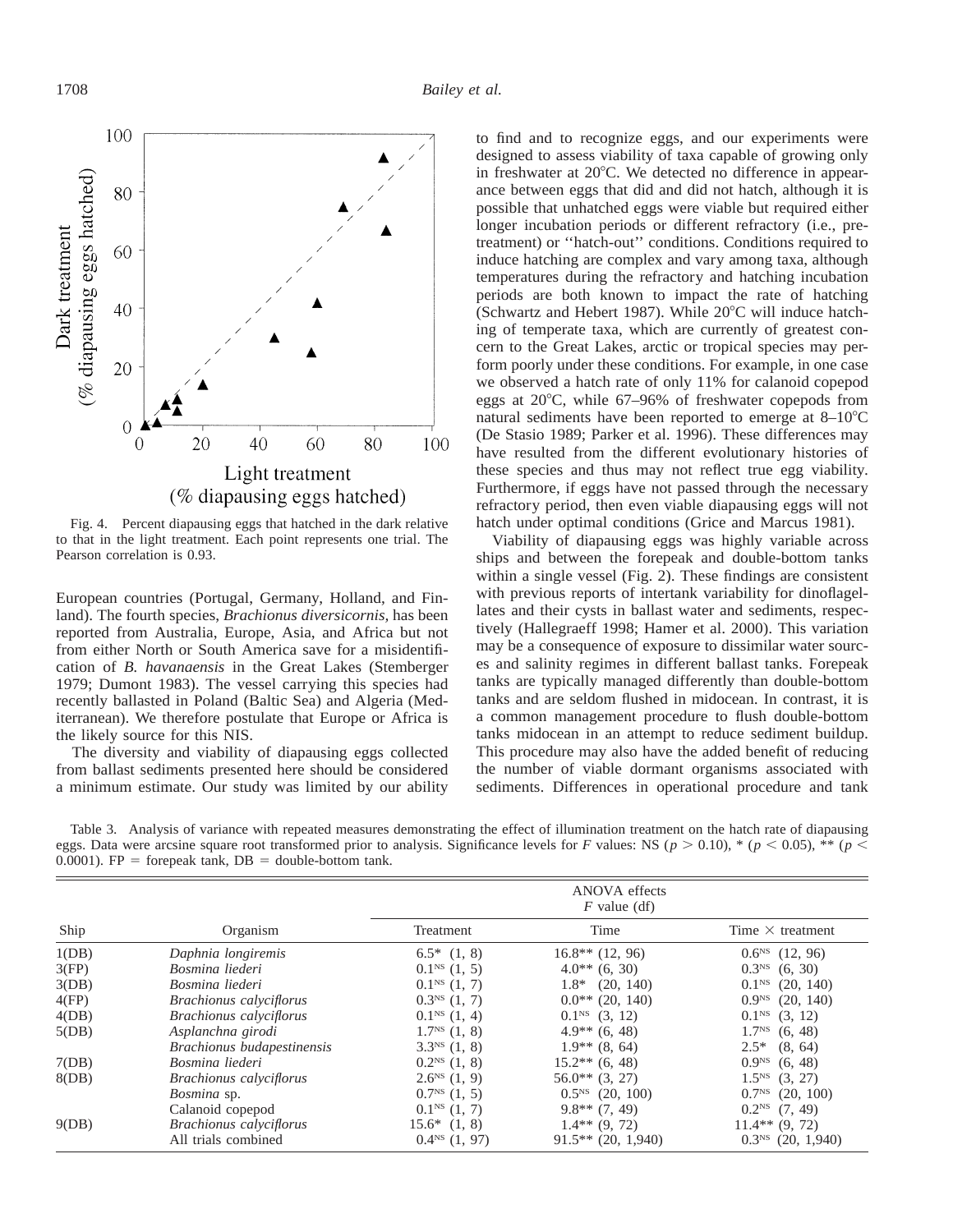histories likely result in egg banks of different age, species composition, and physiological condition. Consequently, these tanks would present different risk profiles to recipient systems like the Great Lakes (Hallegraeff 1998; Hamer et al. 2000). Viitasalo and Katajisto (1994) reported that many factors affect the viability of resting stages, such as energy reserves of the eggs, genotype, environmental conditions during egg formation, parental condition, and sediment conditions such as anoxia due to burial. Future research examining the effect of variable salinity conditions on the viability of diapausing eggs with identical histories will be of particular management importance. The salinity tolerances of the taxa involved in this study are previously unexplored. Our limited data suggest that exposure to high-salinity water may reduce viability of diapausing eggs of freshwater species and potentially reduce the risk posed by NOBOB vessels to the Great Lakes, as the highest hatch rates were observed only for eggs recovered from tanks with relatively low residual ballast water salinity. Yet even at high salinities, a significant fraction of eggs often did hatch. If diapausing eggs of freshwater invertebrates are indeed capable of surviving drastic and abrupt changes in salinity, it could have vast implications for the long-term persistence of these taxa in environments experiencing temporary salinity increases, such as tidal estuaries and in water bodies subject to evaporation. Finally, the widespread presence of viable diapausing eggs in residual ballast sediments, produced by a diverse group of invertebrate taxa, indicates that commercial NOBOB vessels have the potential to vector NIS to the Great Lakes.

#### *References*

- BILTON, D. T., J. R. FREELAND, AND B. OKAMURA. 2001. Dispersal in freshwater invertebrates. Annu. Rev. Ecol. Syst. **32:** 159– 181.
- BURGESS, R. 2001. An improved protocol for separating meiofauna from sediments using colloidal silica sols. Mar. Ecol. Prog. Ser. **214:** 161–165.
- CÁCERES, C. E., AND D. A. SOLUK. 2002. Blowing in the wind: A field test of overland dispersal and colonization by aquatic invertebrates. Oecologia **131:** 402–408.
- COLAUTTI, R. I., A. J. NIIMI, C. D. A. VAN OVERDIJK, E. L. MILLS, K. HOLECK, AND H. J. MACISAAC. In press. Spatial and temporal analysis of transoceanic shipping vectors to the Great Lakes. *In* G. M. Ruiz, J. T. Carlton, and R. N. Mack [eds.], Invasion pathways: Analysis of invasion patterns and pathway management. Island Press.
- DE STASIO, B. T., JR. 1989. The seed bank of a freshwater crustacean: Copepodology for the plant ecologist. Ecology **70:** 1377– 1389.
- DODSON, S. I., AND D. G. FREY. 1991. Cladocera and other Branchiopoda, p. 723–786. *In* J. H. Thorp and A. P. Covich [eds.], Ecology and classification of North American freshwater invertebrates. Academic.
- DRAKE, L. A., K. CHOI, G. M. RUIZ, AND F. C. DOBBS. 2001. Global redistribution of bacterioplankton and virioplankton communities. Biol. Invasions **3:** 193–199.
- DUMONT, H. J. 1983. Biogeography of rotifers. Hydrobiologia **104:** 19–30.
- EDMONDSON, W. T. 1966. Freshwater biology. Wiley.
- FIGUEROLA, J., AND A. J. GREEN. 2002. Dispersal of aquatic organisms by waterbirds: A review of past research and priorities for future studies. Freshw. Biol. **47:** 483–494.
- GRICE, G. D., AND N. H. MARCUS. 1981. Dormant eggs of marine copepods. Oceanogr. Mar. Biol. Annu. Rev. **19:** 125–140.
- HAIRSTON, N. G., JR. 1996. Zooplankton egg banks as biotic reservoirs in changing environments. Limnol. Oceanogr. **41:** 1087–1092.
- , L. J. PERRY, A. J. BOHONAK, M. Q. FELLOWS, C. M. KEARNS, AND D. R. ENGSTROM. 1999. Population biology of a failed invasion: Paleolimnology of *Daphnia exilis* in upstate New York. Limnol. Oceanogr. **44:** 447–486.
- , R. A. VAN BRUNT, AND C. M. KEARNS. 1995. Age and survivorship of diapausing eggs in a sediment egg bank. Ecology **76:** 1706–1711.
- HALLEGRAEFF, G. M. 1998. Transport of toxic dinoflagellate cysts via ships' ballast water: Bioeconomic risk assessment and efficacy of possible ballast water management strategies. Mar. Ecol. Prog. Ser. **168:** 297–309.
- , AND G. C. BOLCH. 1991. Transport of toxic dinoflagellate cysts via ships' ballast water. Mar. Pollut. Bull. **22:** 27–30.
- HAMER, J. P., T. A. MCCOLLIN, AND I. A. N. LUCAS. 2000. Dinoflagellate cysts in ballast tank sediments: Between tank variability. Mar. Pollut. Bull. **40:** 731–733.
- HEBERT, P. D. N. 1978. The population biology of *Daphnia* (Crustacea, Daphnidae). Biol. Rev. **53:** 387–426.
- . 1995. The *Daphnia* of North America: An illustrated fauna. Version 1. Department of Zoology, University of Guelph, Ontario, Canada.
- , AND T. J. CREASE. 1980. Clonal existence in *Daphnia pulex* (Leydig): Another planktonic paradox. Science **207:** 1363– 1365.
- , AND M. E. A. CRISTESCU. 2002. Genetic perspectives on invasions: The case of the Cladocera. Can. J. Fish. Aquat. Sci. **59:** 1229–1234.
- JENKINS, D. G., AND A. L. BUIKEMA, JR. 1998. Do similar communities develop in similar sites? A test with zooplankton structure and function. Ecol. Monogr. **68:** 421–443.
- , AND M. O. UNDERWOOD. 1998. Zooplankton may not disperse readily in wind, rain, or waterfowl. Hydrobiologia **387/ 388:** 15–21.
- KELLY, J. M. 1993. Ballast water and sediments as mechanisms for unwanted species introductions into Washington state. J. Shellfish Res. **12:** 405–410.
- KOSTE, W., AND R. J. SHIEL. 1989. Rotifera from Australian inland waters, 3. Euchlanidae, Mytilinidae, and Trichotriidae (Rotifera: Monogononta). Trans. R. Soc. S. Aust. **113:** 85–114.
- LOCKE, A., D. M. REID, H. C. VAN LEEUWEN, W. G. SPRULES, AND J. T. CARLTON. 1993. Ballast water exchange as a means of controlling dispersal of freshwater organisms by ships. Can. J. Fish. Aquat. Sci. **50:** 2086–2093.
- LUTZ, R. V., N. H. MARCUS, AND J. P. CHANTON. 1992. Effects of low oxygen concentrations on the hatching and viability of eggs of marine calanoid copepods. Mar. Biol. **114:** 241–247.
- MACISAAC, H. J., T. C. ROBBINS, AND M. A. LEWIS. 2002. Modeling ships' ballast water as invasion threats to the Great Lakes. Can. J. Fish. Aquat. Sci. **59:** 1245–1256.
- MADHUPRATAP, M., S. NEHRING, AND J. LENZ. 1996. Resting eggs of zooplankton (Copepoda and Cladocera) from the Kiel Bay and adjacent waters (southwestern Baltic). Mar. Biol. **125:** 77– 87.
- MARCUS, N. H. 1996. Ecological and evolutionary significance of resting eggs in marine copepods: Past, present, and future studies. Hydrobiologia **320:** 141–152.
- MAY, L. 1987. Effect of incubation temperature on the hatching of rotifer resting eggs collected from sediments. Hydrobiologia **147:** 335–338.
- MILLS, E. L., J. H. LEACH, J. T. CARLTON, AND C. L. SECOR. 1993.